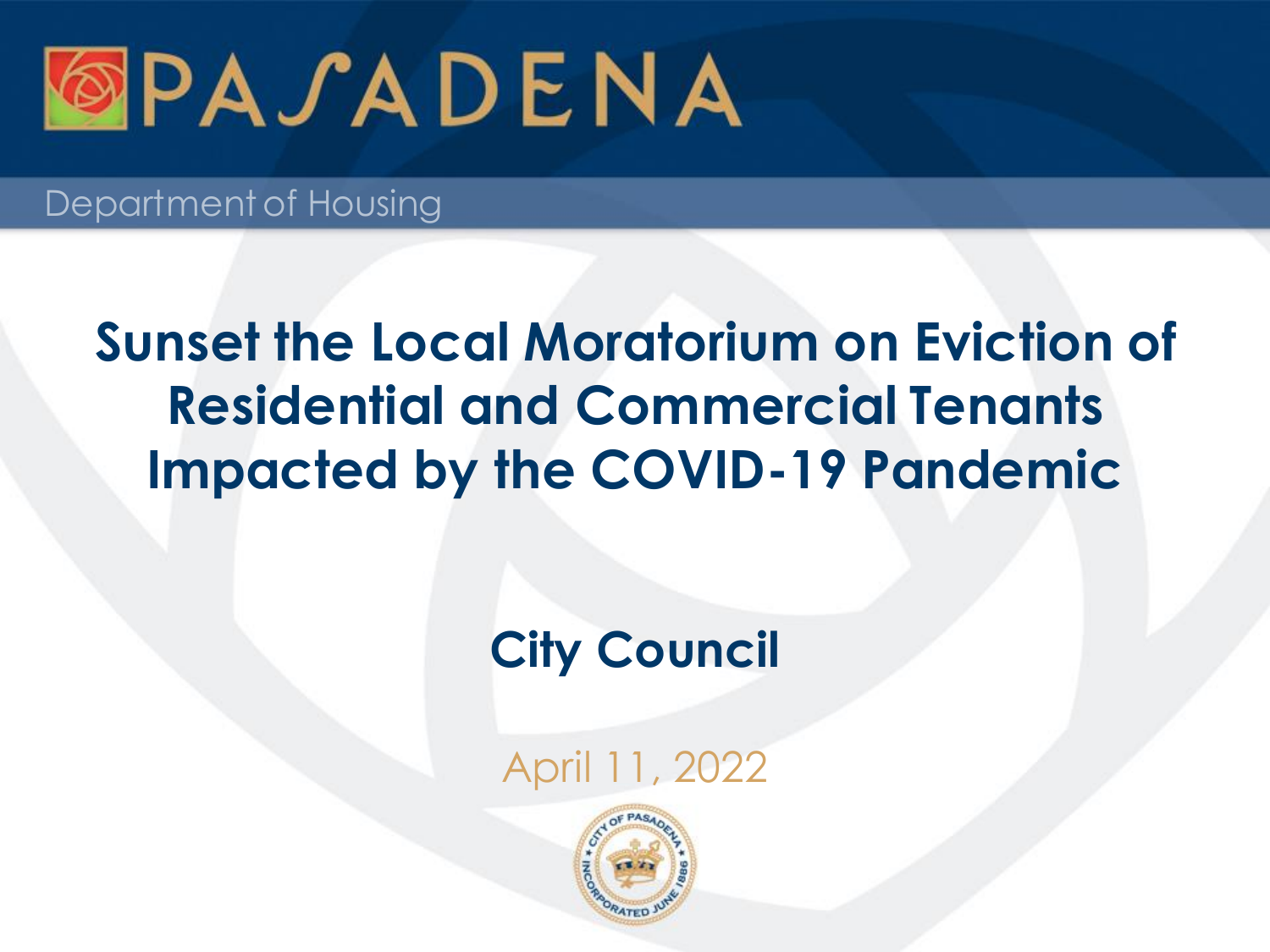

# **City eviction moratorium in effect 3/17/20**

- Landlords prohibited from evicting residential tenants for a) non-payment of rent due to impacts of COVID-19, or b) nofault eviction
- Commercial tenants also protected
- Tenants must repay any back-rent within 6 months of moratorium expiration
- Unless sunsetted at an earlier date, moratorium will end upon Council sunsetting the COVID-19 local emergency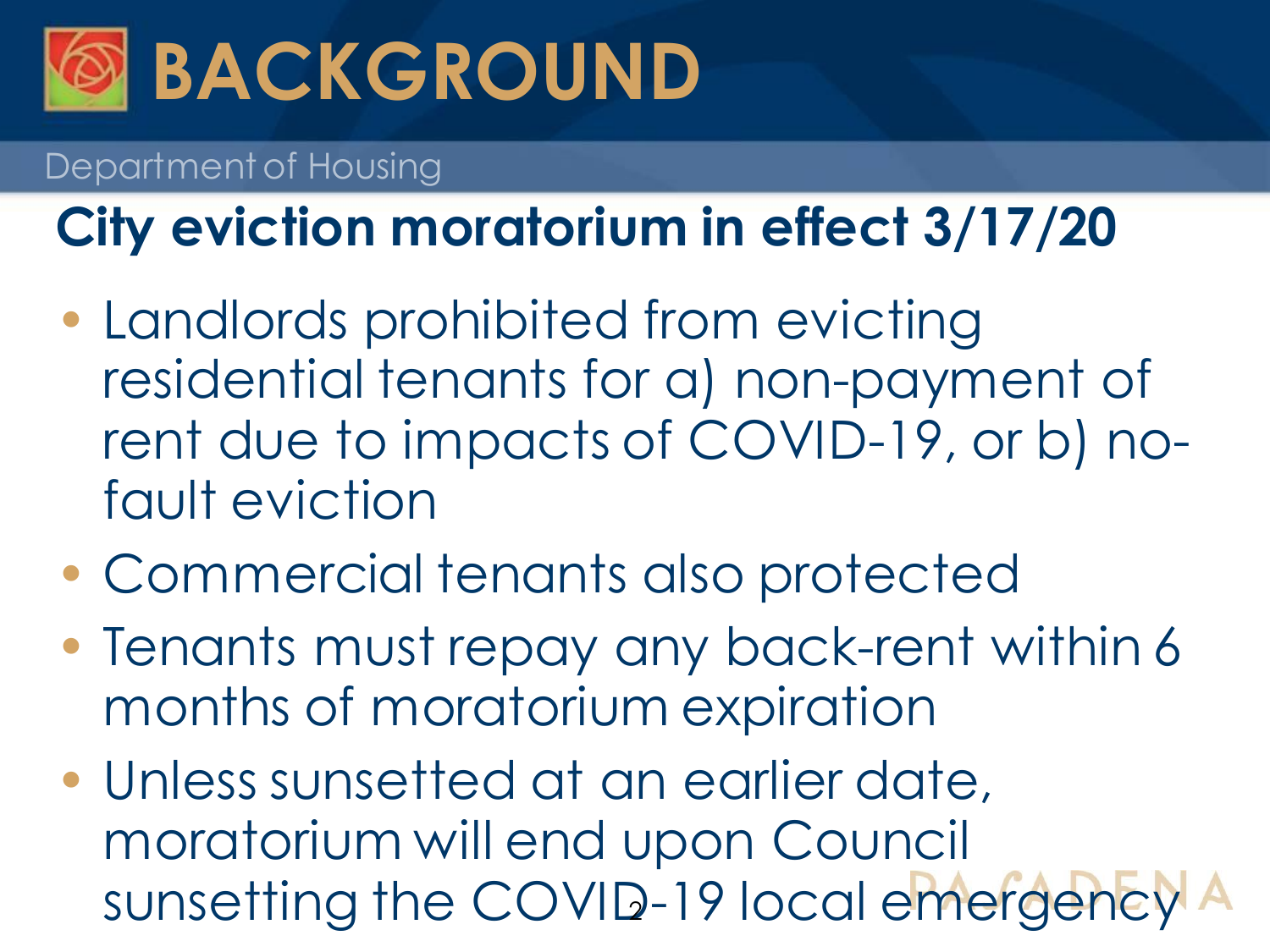

## **Federal protections**

• CDC issued a number of nationwide orders on 9/4/20 banning eviction of residential tenants, but currently no federal protections remain

## **State protections**

- AB 3088 eviction ban for residential tenants took effect on 8/31/20, expired on 9/30/21
- AB 2179 extends eviction protections through 6/30/22 for tenants who applied by 3/31/22 for Housing Is Key rent reliep ENA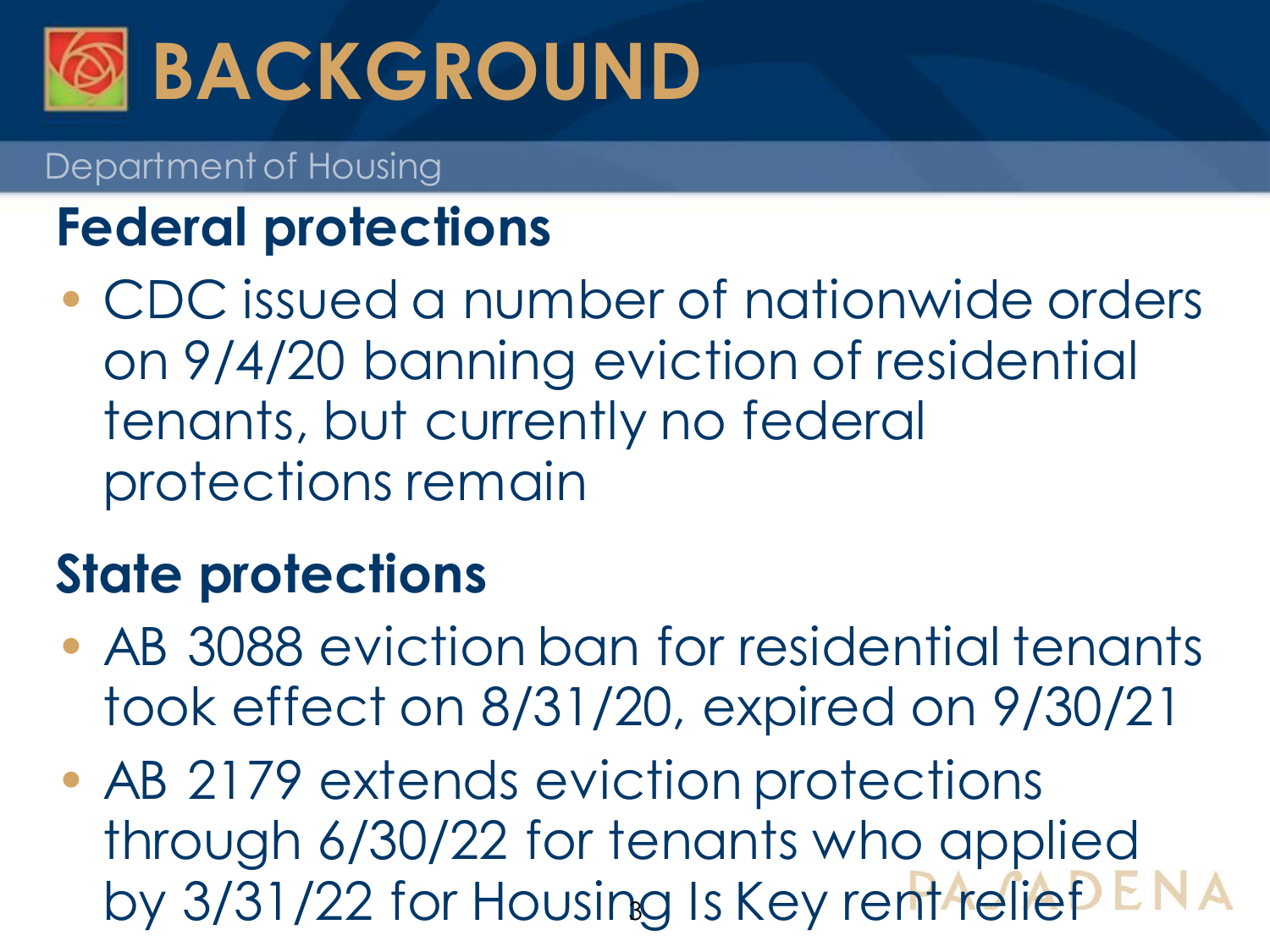

### **Local Jurisdictions**

- Most local jurisdictions set the expiration of their eviction moratoria to coincide with the anticipated lifting of their local emergency
- AB 2179 ends local eviction protections if they were adopted on or after 8/19/20 (does not affect City's Moratorium, adopted on 5/18/20)
- Burbank and Glendale eviction moratoria were lifted on 9/30/2.1 and experienced only slight upticks in eviction cases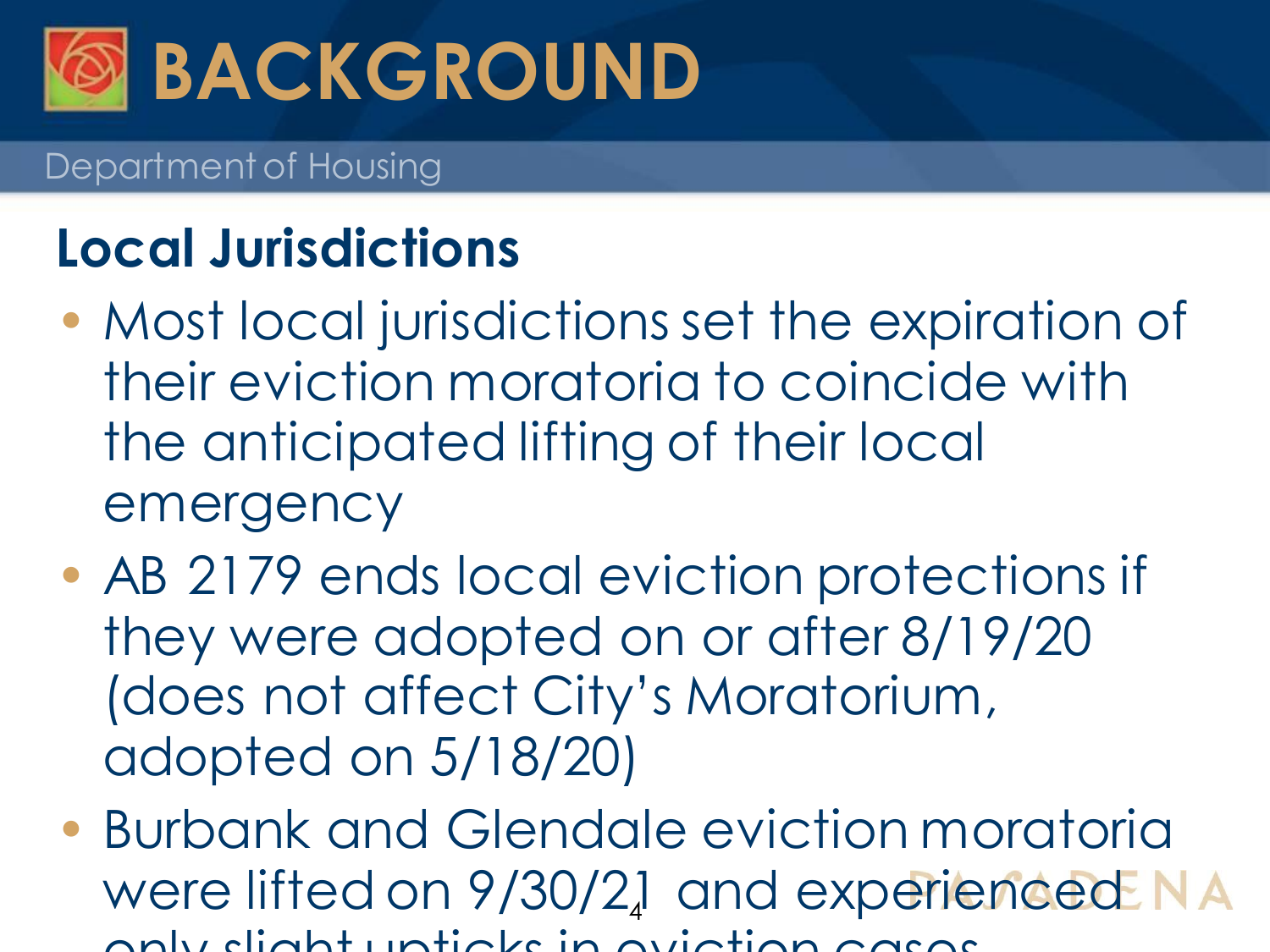

### **Commercial Tenants in Pasadena**

- Commercial real estate brokers contacted by staff regarding the potential lifting of the City's eviction moratorium
	- > Tenants that were struggling financially moved out
	- > In other cases, owners provided concessions to retain tenants
	- > In general, owners and tenants have worked out their issues over the past two years and lifting the City's eviction moratorium will have minimal PASADENA impact 5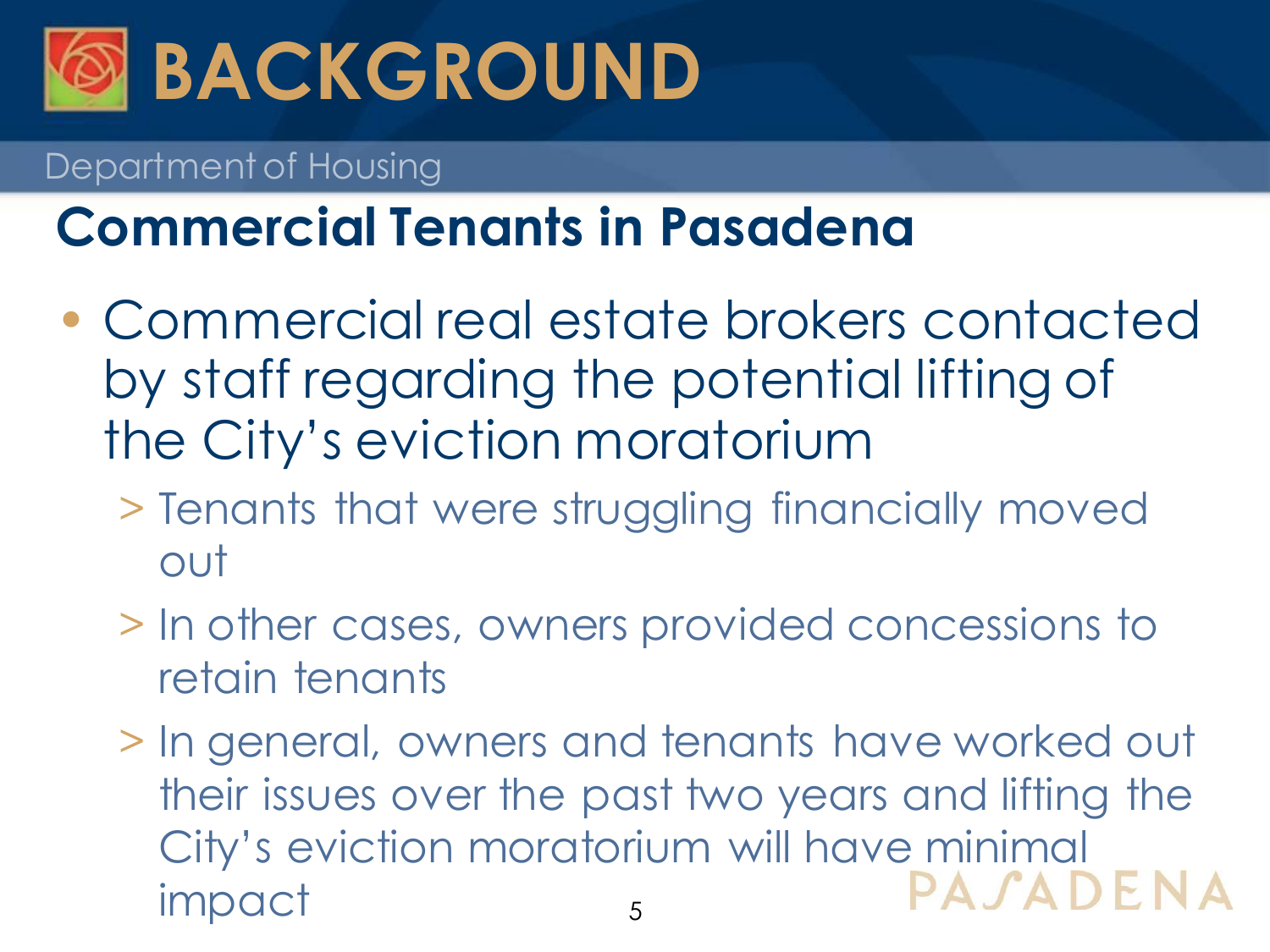

### **Residential Tenants in Pasadena**

- Demand for Housing Rights Center services increased by 23% from 2020 and 2021
- Rent relief was provided to assist COVIDimpacted renter households in Pasadena:
	- > City's Emergency Rental Assistance Program \$1M to 275 households (program completed Dec. 2020)
	- > County of LA Rent Relief Program \$3M to 356 households (program completed June 2021)
	- > State Housing Is Key program \$17.1M to 1,422 households to date <sup>6</sup>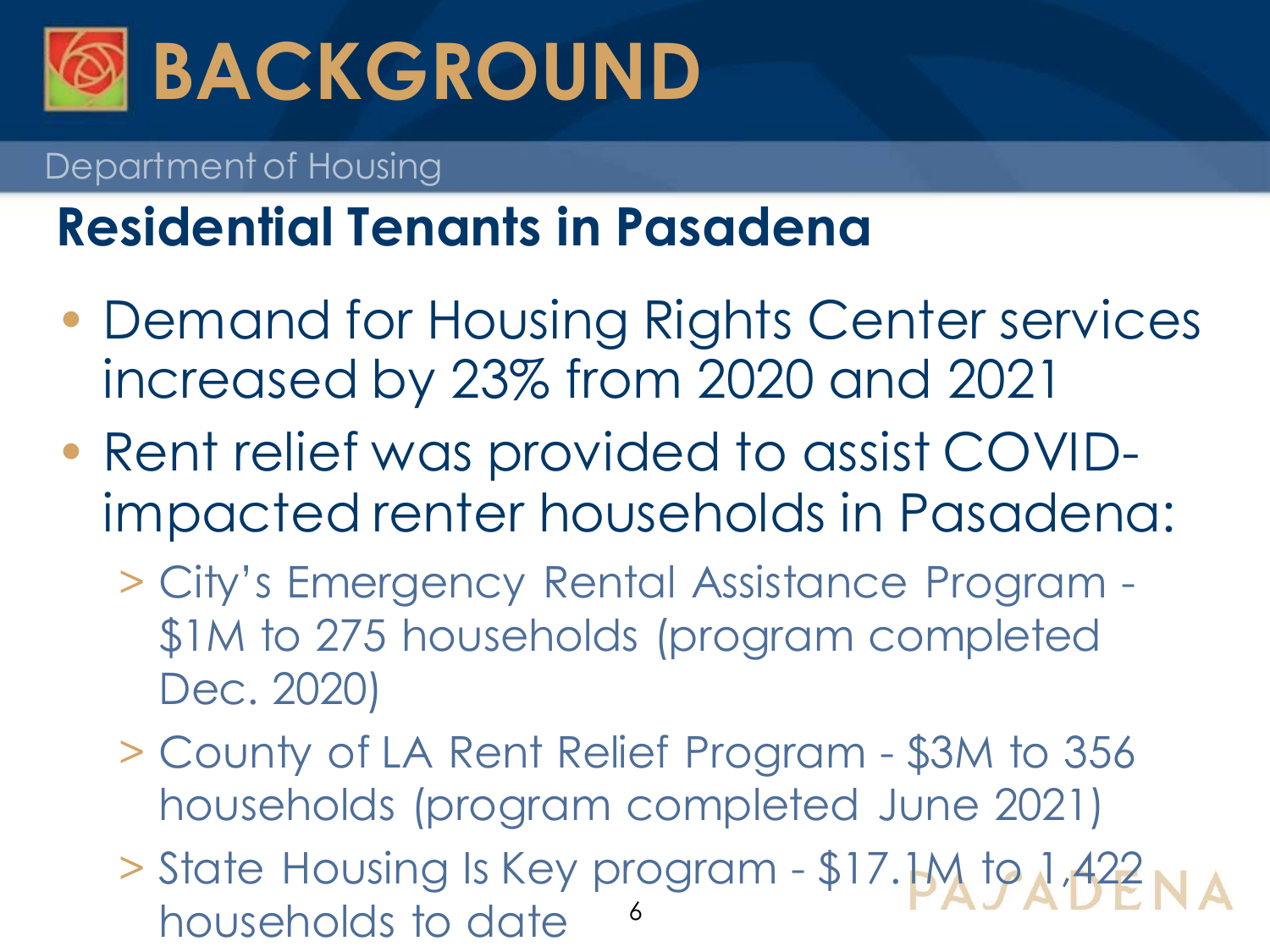

# **Sunsetting of City eviction moratorium**

• Staff considered three options:

a) Lift residential/commercial tenant protections immediately upon adoption of a sunsetting ordinance – need time to establish programs

> b) Extend residential tenant protections through 12/30/22 – necessity unclear

c) (as recommended) Adoption of a sunsetting ordinance to: i) lift commercial tenant protections at the time of ordinance adoption, and ii) lift residential tenant  $\mathbf{r} \times \mathbf{A}$ protections on  $6/30/22$ <sup>7</sup>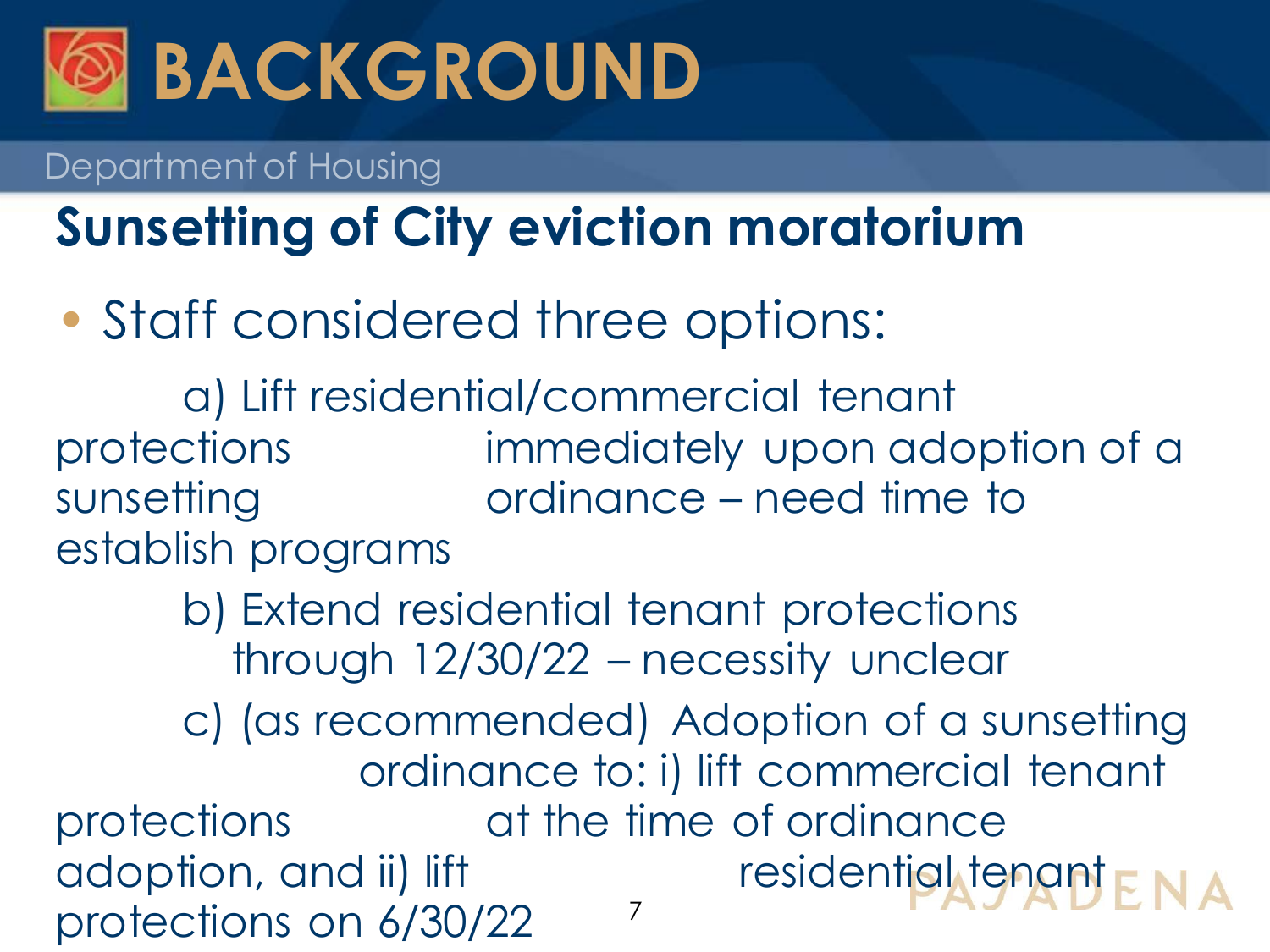

# **Sunsetting of City eviction moratorium**

- Evictions are anticipated to increase but magnitude of increase cannot be estimated
- To mitigate impacts on Pasadena renters, programs totaling approx. \$3.45M in assistance are planned to be in place by 6/30/22 to provide additional HRC tenant advocacy services, emergency short-term rent assistance, and tenant-based rent assistance for eviction prevention 8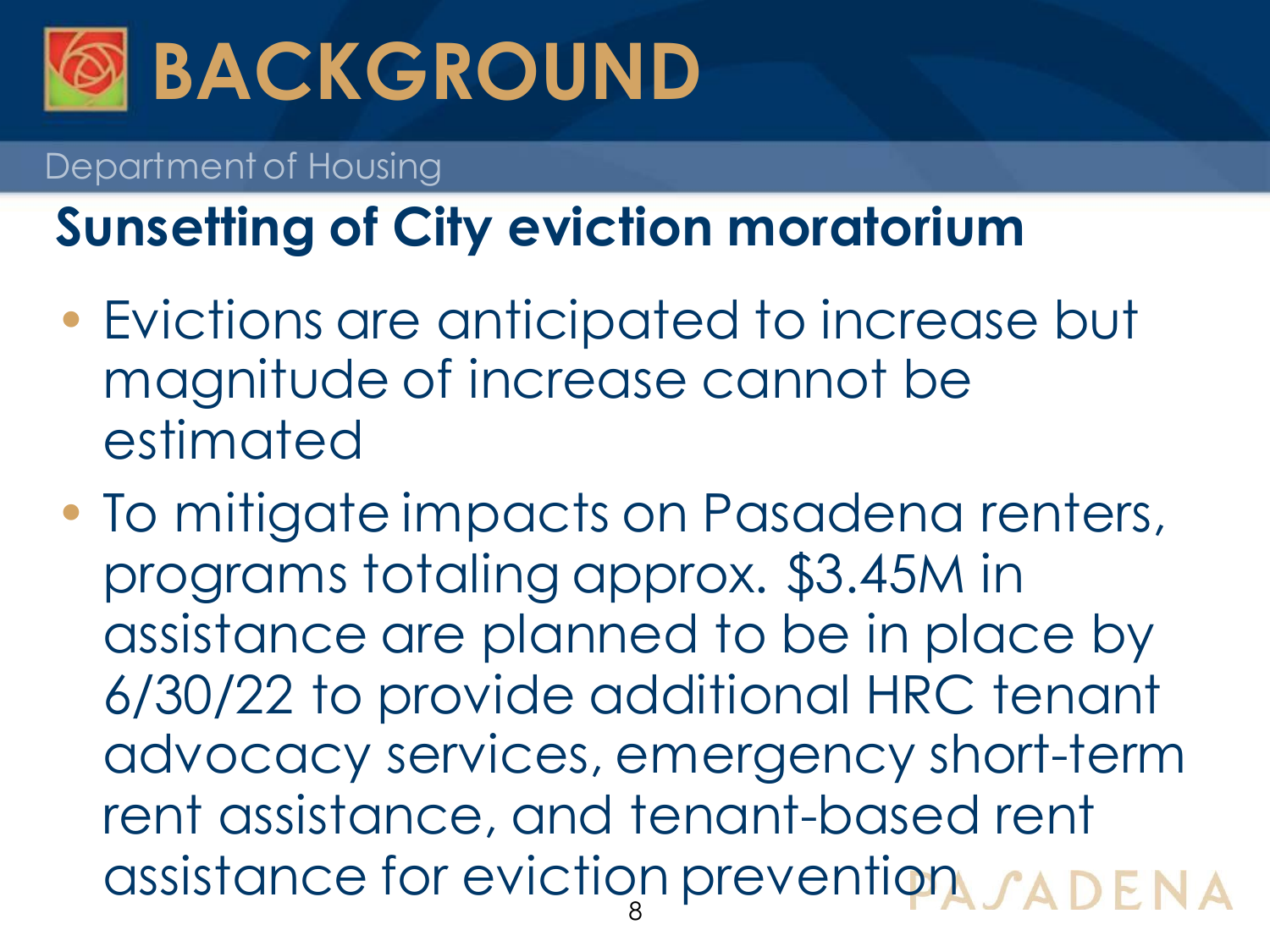

## **Protections after moratorium is lifted**

- Six-month grace period to repay unpaid rent
- TPO not available in most other cities
- Just cause protections state law AB 1482
	- > Landlords must have just cause to evict tenants who have occupied a unit for at least 12 months
	- > Properties exempt from AB 1482
		- **Rental units built within the last 15 years**
		- Single-family homes and condominiums
	- $>$  AB 1482 sunsets in 2030

PASADENA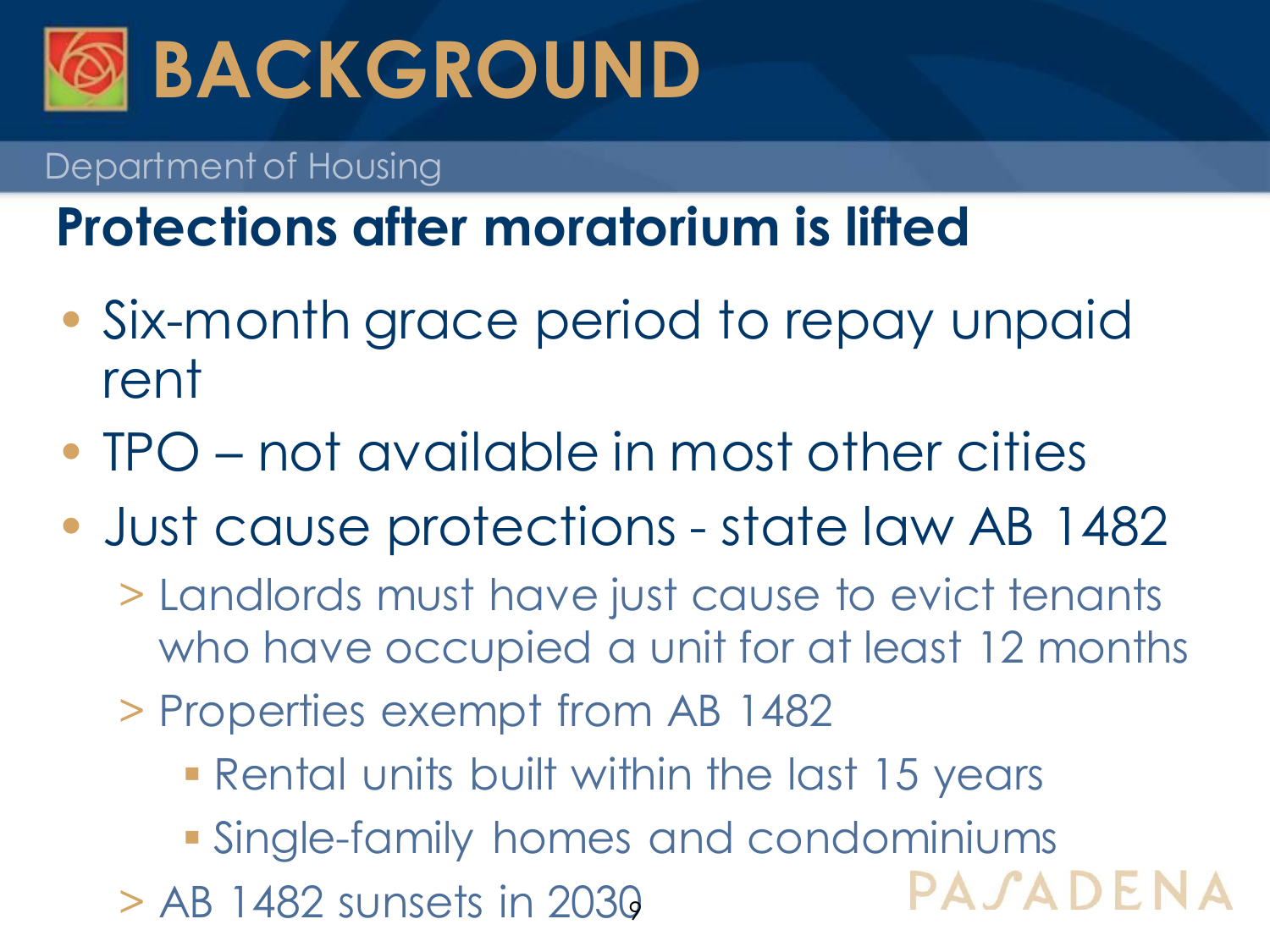

• Approval of the staff recommendation will have no direct fiscal impact on the City's General Fund